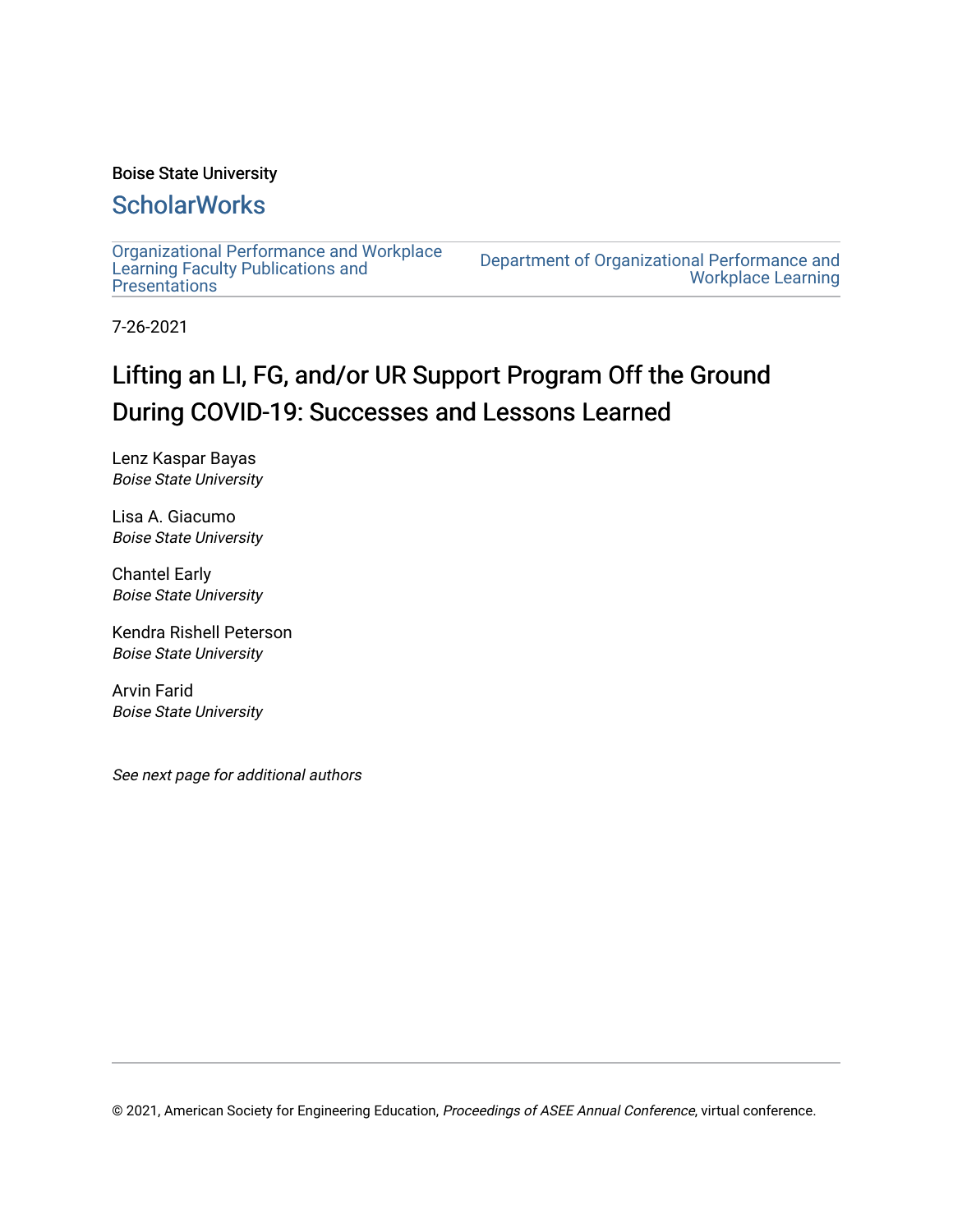## Authors

Lenz Kaspar Bayas, Lisa A. Giacumo, Chantel Early, Kendra Rishell Peterson, Arvin Farid, Briceland McLaughlin, Donald Plumlee, Mojtaba Sadegh, and Tammi Vacha-Haase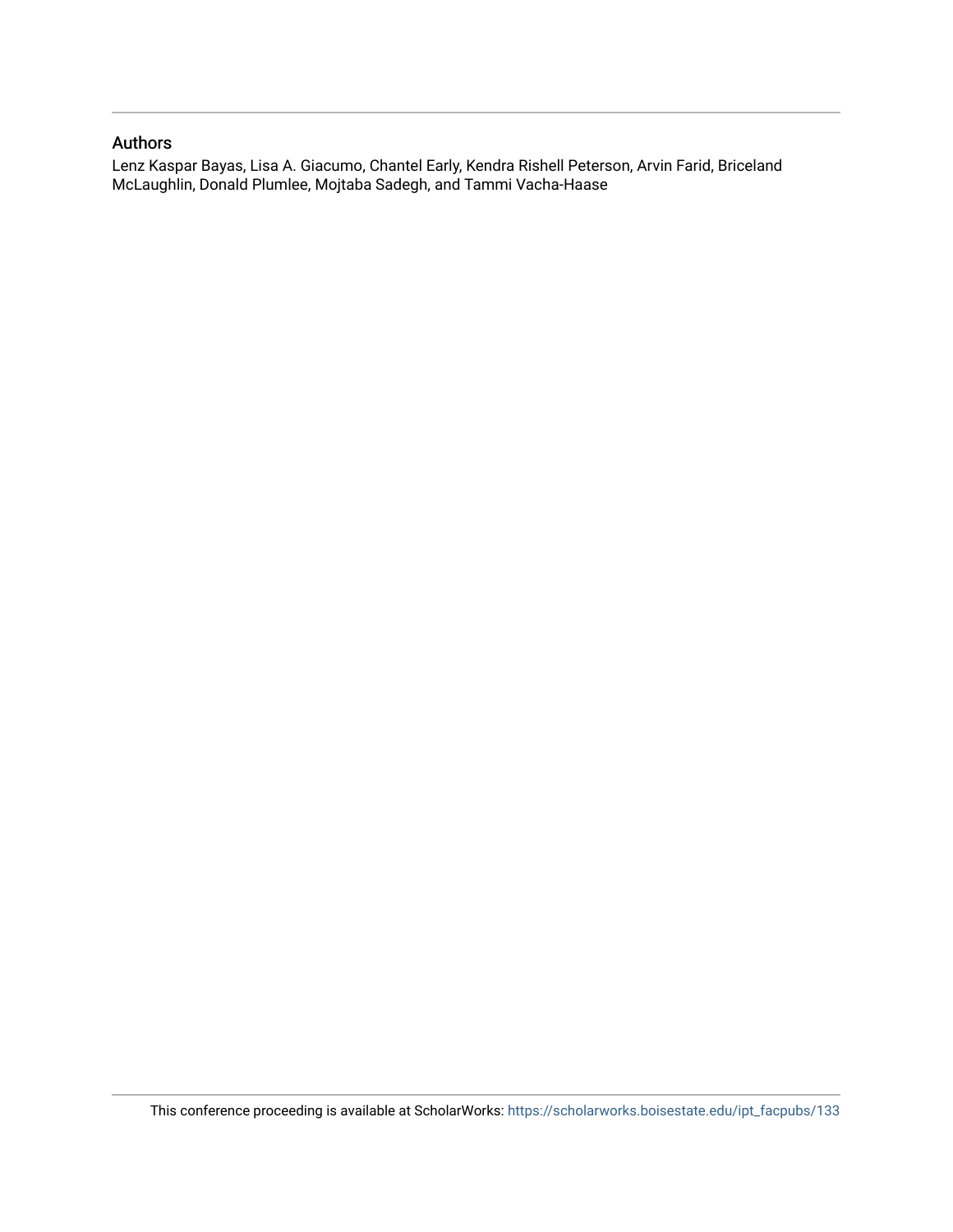# **2021 ASEE ANNUAL CONFERENCE**

Virtual Meeting | July 26-29, 2021 | Pacific Daylight Time

# Lifting an LI, FG, and/or UR Support Program Off the Ground during COVID-19: Successes and Lessons Learned

Paper ID #33829

**SASEE** 

## Mr. Lenz Kaspar Bayas, Boise State University

Lenz Bayas is an instructional design consultant interested in the intersection between race, culture, equity, and learning. Starting his career as a teacher with a focus on urban education, he has since transitioned into the corporate training field taking on clients in various sectors, including financial services, nonprofit, and higher education. Over the course of his career, he has grown to appreciate honing a systems view and taking a performance consulting approach in solving "messy" problems or seizing organizational opportunities. He is currently pursuing an M.S. degree in Organizational Performance and Workplace Learning from Boise State University where he also serves as a member of the Marginalized and Cross-Cultural Research & Design Learning Tech Group, or "MarCC Lab," under the direction of Dr. Lisa Giacumo.

## Dr. Lisa A. Giacumo, Boise State University

Lisa Giacumo is an assistant professor of Organizational Performance and Workplace Learning at Boise State University. She teaches courses in instructional design, needs assessment, and e-learning. Her research interests focus on the use of data, instructional design, evaluation, and a systems-view to support marginalized populations, global training initiatives, and performance improvement.

#### Chantel Early, Boise State University

Chantel Early (she/her) graduated from the U.S. Coast Guard Academy in 2014 with a B.S. in Electrical Engineering, she recently separated from the Coast Guard however to focus on the OPWL Master's program. Chantel lives in Port Angeles, WA with her husband Tim, who is a helicopter pilot, and their two dogs, Rey and Maddy. Currently, Chantel is working on investigating the outcomes of organizational systems designed to support engineers from low income, first generation, and underrepresented backgrounds.

#### Kendra Rishell Peterson, Boise State University Dr. Arvin Farid, Boise State University Ms. Briceland McLaughlin, Boise State University

Briceland McLaughlin is an academic advisor at Boise State University. She graduated with an M.Ed. from the University of Kansas in 2011 and has worked at higher education institutions across the country over the last decade in both student affairs and academic support roles. Briceland is interested in the intersectionality of student development theory and curriculum design.

## Dr. Donald Plumlee P.E., Boise State University

Dr. Plumlee is certified as a Professional Engineer in the state of Idaho. He has spent the last ten years establishing the Ceramic MEMS laboratory at Boise State University. Dr. Plumlee is involved in numerous projects developing micro-electro-mechanical devices in LTCC including an Ion Mobility Spectrometer and microfluidic/chemical micro-propulsion devices funded by NASA. Prior to arriving at Boise State University, Dr. Plumlee worked for Lockheed Martin Astronautics as a Mechanical Designer on structural airframe components for several aerospace vehicles. He developed and improved manufacturing processes for the Atlas/Centaur rocket program, managed the production implementation of the J-2 rocket program, and created the designs for structural/propulsion/electrical systems in both the Atlas/Centaur and J-2 programs. Dr. Plumlee also worked at NASA's Marshall Space Flight Center as an engineer in the Propulsion Laboratory. In practicing the engineering profession as a conduit for preparing future generations of engineers, he wants to provide students with both a technical competency and the ability to understand and respect the trust that is invested in us by society. As an educator, he guides future engineers through a learning process that develops a strong technical foundation and the ability to independently cultivate further technical competencies. He is particularly interested in advocating for project-oriented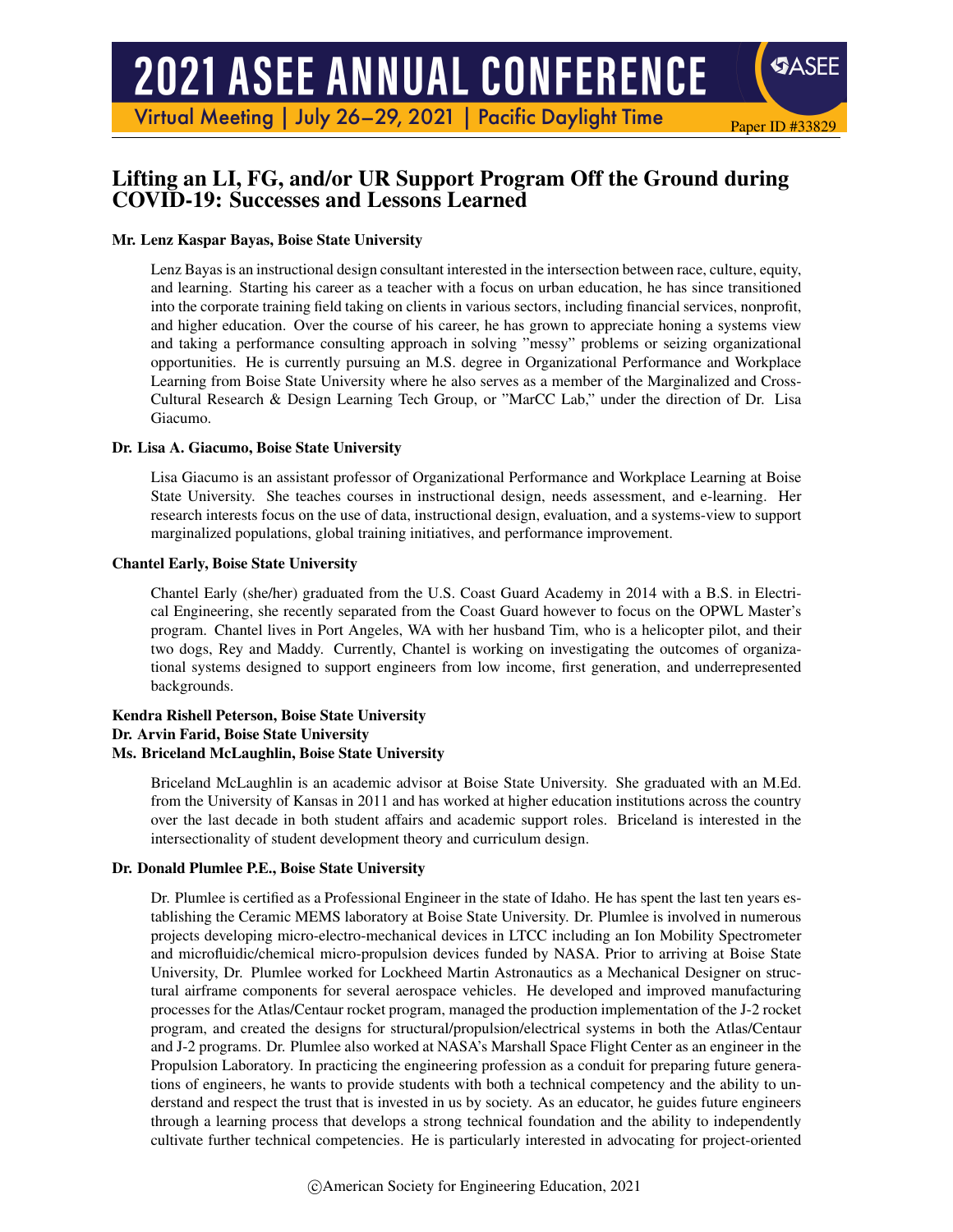# **2021 ASEE ANNUAL CONFERENCE**

Virtual Meeting | July 26-29, 2021 | Pacific Daylight Time

engineering education. He and a research team at Boise State University is currently participating in a project focused on encouraging the adoption of project-based techniques.

Paper ID #33829

**SASEE** 

## Dr. Mojtaba Sadegh, Boise State University Dr. Tammi Vacha-Haase, Boise State University

Tammi Vacha-Haase currently serves as the Dean of the Graduate College at Boise State University. She received her Ph.D. in 1995 from Texas A&M University. Dr. Vacha-Haase has an extensive history of serving in leadership roles and positions focusing on graduate education and research. Throughout her career she has published on graduate training, with recent scholarship focusing on the relationship between graduate student behavior and professional training expectations.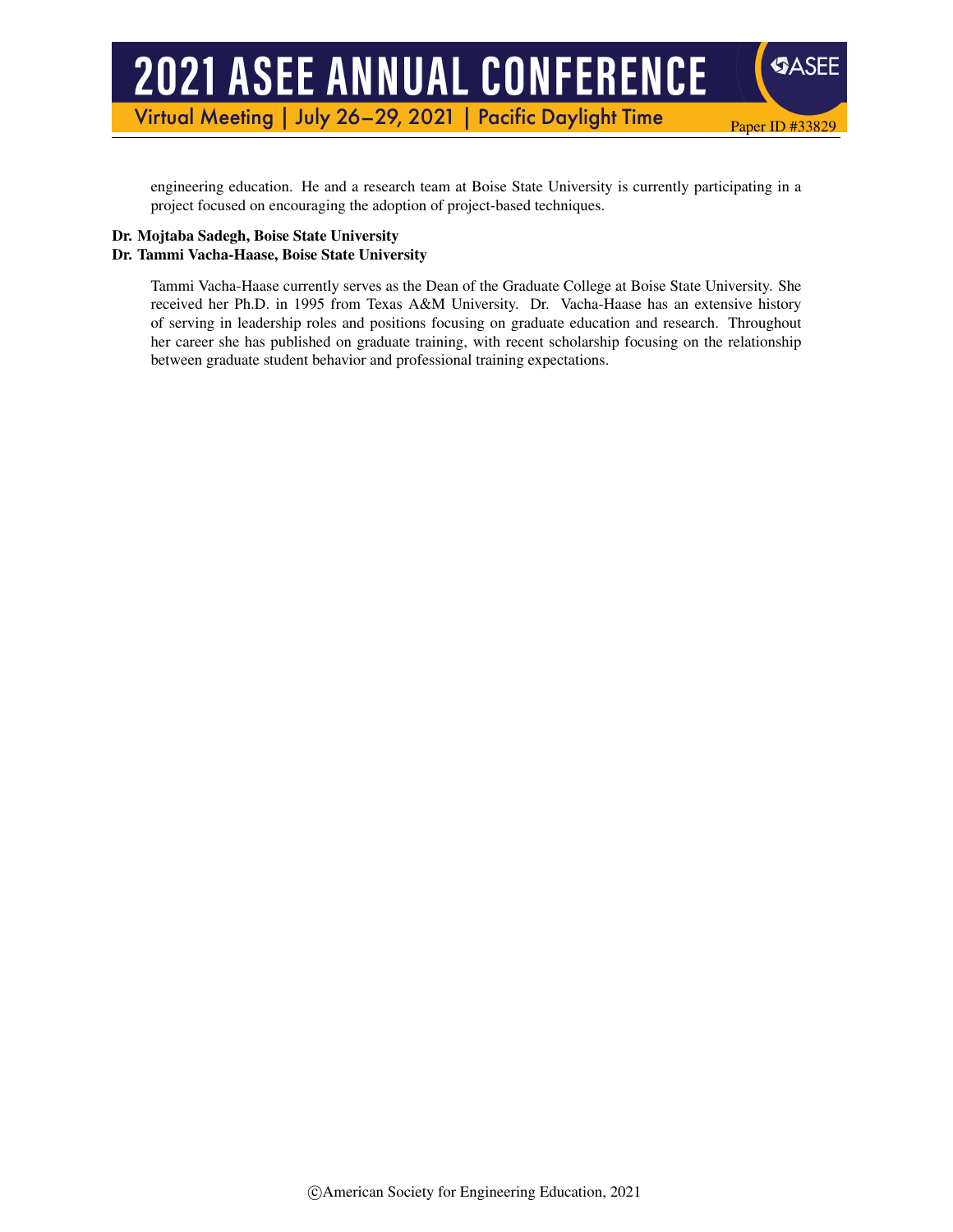# **Lifting an LI, FG, and/or URM, support program off the ground during COVID-19: Successes and lessons learned**

*Lenz Bayas, M.S. student, Department of Organizational Performance and Workplace Learning, Boise State University*

*Lisa A. Giacumo, Ph.D., Department of Organizational Performance and Workplace Learning, Boise State University*

*Chantel Early, M.S. student, Department of Organizational Performance and Workplace Learning, Boise State University*

*Kendra Peterson, M.S. student, Department of Organizational Performance and Workplace Learning, Boise State University*

*Arvin Farid, Ph.D., Professor, Civil Engineering, Boise State University*

*Mojtaba Sadegh, Ph.D., Assistant Professor, Civil Engineering, Boise State University*

# **Abstract**

Researchers describe a need for increased access to and transitional support into STEM graduate education for low-income, academically talented, first-generation and/or underrepresented and minority (LIATFirstGenURM) students [1]. In October 2019, we were awarded an NSF scholarship grant to build infrastructure and provide support to low-income, academically talented, firs-generation, underrepresented, and minority (LIATFirstGenURM) graduate engineering students. As part of the internal evaluation of the program, we interviewed seven enrolled and funded graduate student beneficiaries to determine if they encountered any barriers during their recruitment and first semester of graduate study. Additionally, we asked them what support they valued most. We found that these students valued the organizational program support system, and as a result, we also found several opportunities to improve the system. In this paper, we share our findings and discuss implications for program updates.

# **Motivation and background**

Researchers describe a need for increased access to and transitional support into STEM graduate education for low-income, academically talented, first-generation and/or underrepresented and minority (LIATFirstGenURM) students[1, 2]. Targeting these students is meant to increase and diversify the graduate student population [3, 4, 5, 6, 7]. The reasons for students stopping at the undergraduate level could be due to individual discrimination [8, 9], or other more systemic factors such as structurally racist [10], or classist policies and practices [11],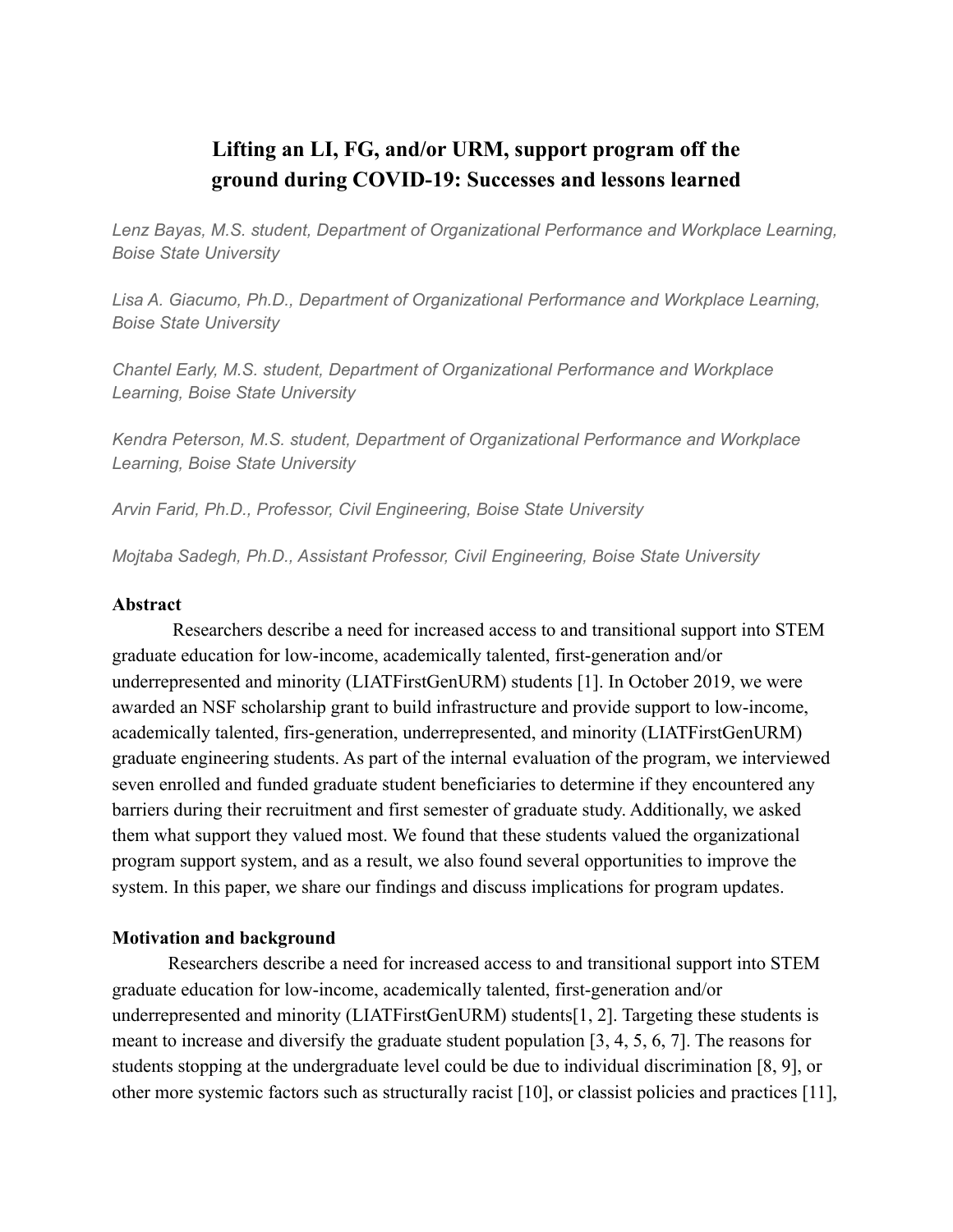or financial constraints. For example, according to [12], "*debt deters STEM bachelor's degree holders from investing in graduate education...*" (p. 298). In response, we are looking to increase access to engineering master's degree programs for LIATFirstGenURM students through robust recruitment and retention strategies. Once in these graduate engineering programs, graduate students can take advantage of evidence-based practices and activities that have been successful at the undergraduate level such as near-peer and faculty mentorship, community service volunteer outreach programs, research support, professional development or networking events, social support programs, tutoring, and targeted academic interventions [13, 3].

According to [14], in its seminal 2005 report, it was stated that there is a growing need to train students at the graduate level [15]. Meeting the industry's needs will take ingenuity; new ways of thinking, doing, and being. Currently, there is an uneven and inadequate distribution of LIATFirstGenURM student populations pursuing engineering programs at the graduate level. In 2018, the year before this grant program was funded, the civil engineering and mechanical and biomedical engineering graduate programs included 0% first generation and 9% URM graduate students. According to a survey conducted among Boise State students where we evaluated the level of interest in Boise State's graduate engineering, a large number of survey respondents (70-80%) stated that financial limitations are the largest barrier to pursuing graduate education, and although a majority (75%) of students acknowledge that a master's degree would help them find a job, a large portion (45-60%) still see financial needs as a barrier. In short, it is vital to have these students trained at the graduate level as quickly as possible to meet the industry's shortfall of trained professionals from diverse backgrounds [16].

Therefore, a main goal of the emerging program evaluation is to explore to what extent our program, referred to as the SEnS-GPS (Stellar Engineering Students Gradaute Program Scholarship) support system positively influences the recruitment, retention, and persistence of LIATFirstGenURM students in their pursuit of graduate-level degrees. We started this undertaking by gathering interview data in the fall of 2020. We interviewed the LIATFirstGenURM student participants who had just been recruited the year before for graduate study and were in their first semester of study.

## **The Year 1 SEnS-GPS support system program offerings**

The Boise State University College of Engineering (COEN) is situated in the city of Boise, Idaho a metropolitan research institution located in the pacific northwest. Boise State University College of Engineering was ranked at number 140 in best engineering schools in the United States [17]. Various programs at the College of Engineering have adopted a set of effective evidence-based practices, educational approaches, and flexible policies, providing students a quality engineering education. However, this level of support has not been available for the COEN graduate programs.

The SEnS-GPS program has been designed to support COEN graduate students primarily by providing the same infrastructure and support system components designed to reduce barriers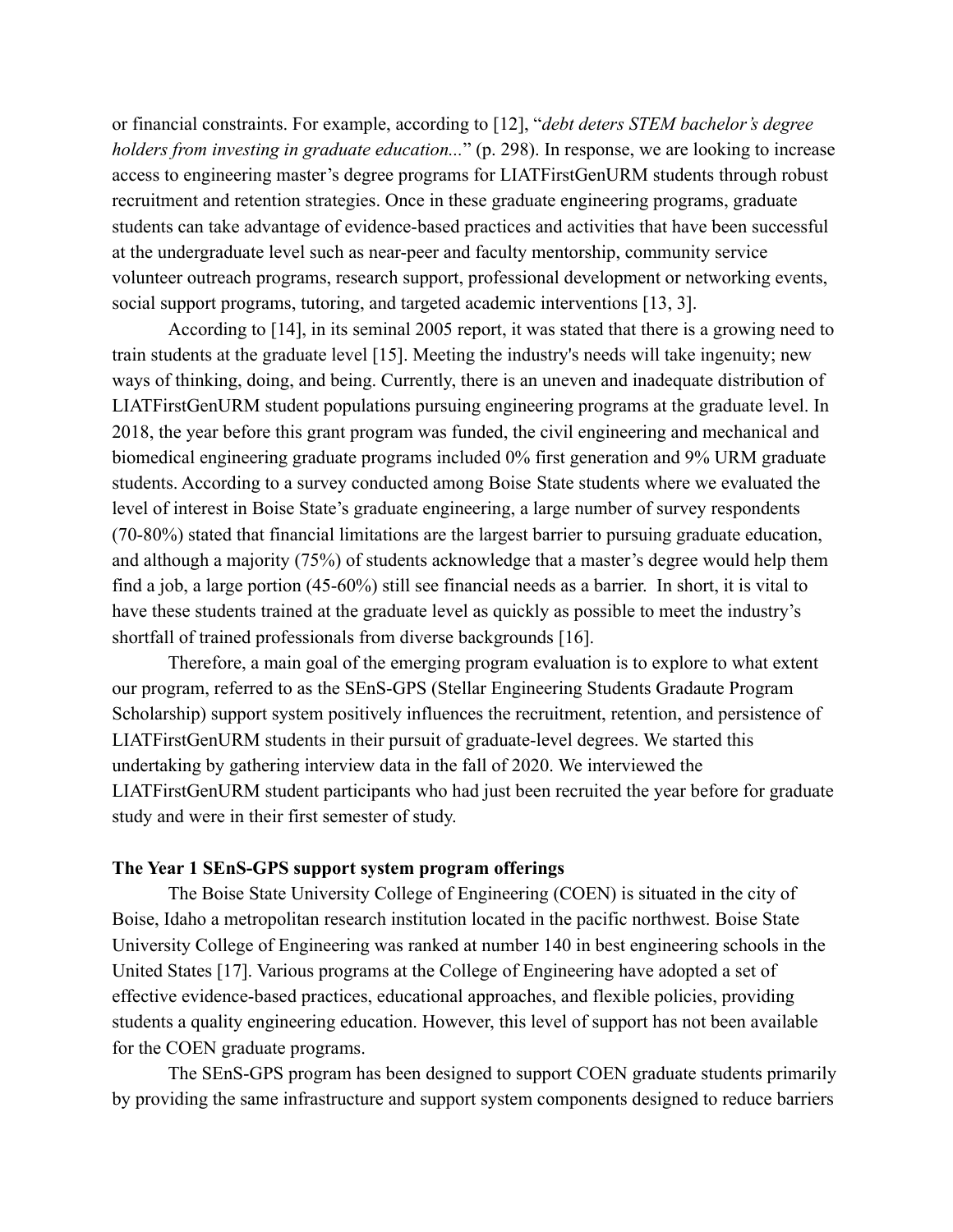to education for LIATFirstGenURM undergraduate students. There are activities used to reduce barriers to entry through targeted recruitment, reduction of student employment hours, vertical and near-peer mentoring and shadowing, cohort development, and workforce preparation. The activities associated with the program are pre-admission mentoring, scholarship activities, time management, cohort support, mentoring & academic support, and workforce preparation.

# **Significance**

The SEnS-GPS program is novel because we are implementing evidence-based practices often shown to improve undergraduate student outcomes [18, 19, 20, 21, 22, 3], by building similar infrastructure in our university organization for graduate students. However, the effectiveness of these activities at the graduate level in COEN has yet to be documented. Thus, we commenced an internal formative evaluation project, to determine the merit of our program and system [23, 24]. We began this process at the end of the recruitment phase and during their first semesters when students enrolled in the program. The first student cohort  $(n=11)$  occurred during the COVID-19 pandemic and shifts to virtual environments for universities across the globe. We implemented the change to help overcome this challenge and initiate a fully running support system for the first full year. Thus, our research questions are as follows:

- 1. What, if any, barriers do the SEnS-GPS participants encounter as they enter their course of study?
- 2. What, if any, support did the SEnS-GPS participants value during their recruitment and transition into their graduate engineering studies?

# **Method**

Our formative evaluation project research follows Chyung's 10-step evaluation process. This process is divided into three phases: identification, planning, and implementation, with each phase producing a deliverable [24]. Phase 1, the identification phase contains steps 1 - 3 of the evaluation process. This phase centers on understanding the evaluation program and its overall purpose, leading to a statement of work (SOW). Next, phase 2, the planning phase contains steps 4 - 6 of the evaluation process. This phase explores the program in more detail, deciding on data collection, methods to use, and furnishes an evaluation proposal for the SEnS-GPS leadership team to review. Once the internal evaluation project proposal is approved, the evaluation team conducts phase 3, the implementation phase. This final implementation phase contains the remaining steps 7 - 10 of the evaluation process. These remaining steps consist of analyzing and drawing conclusions from the data to include in an evaluation report. This final deliverable is then submitted to the SEnS-GPS leadership team and NSF.

# **Participants**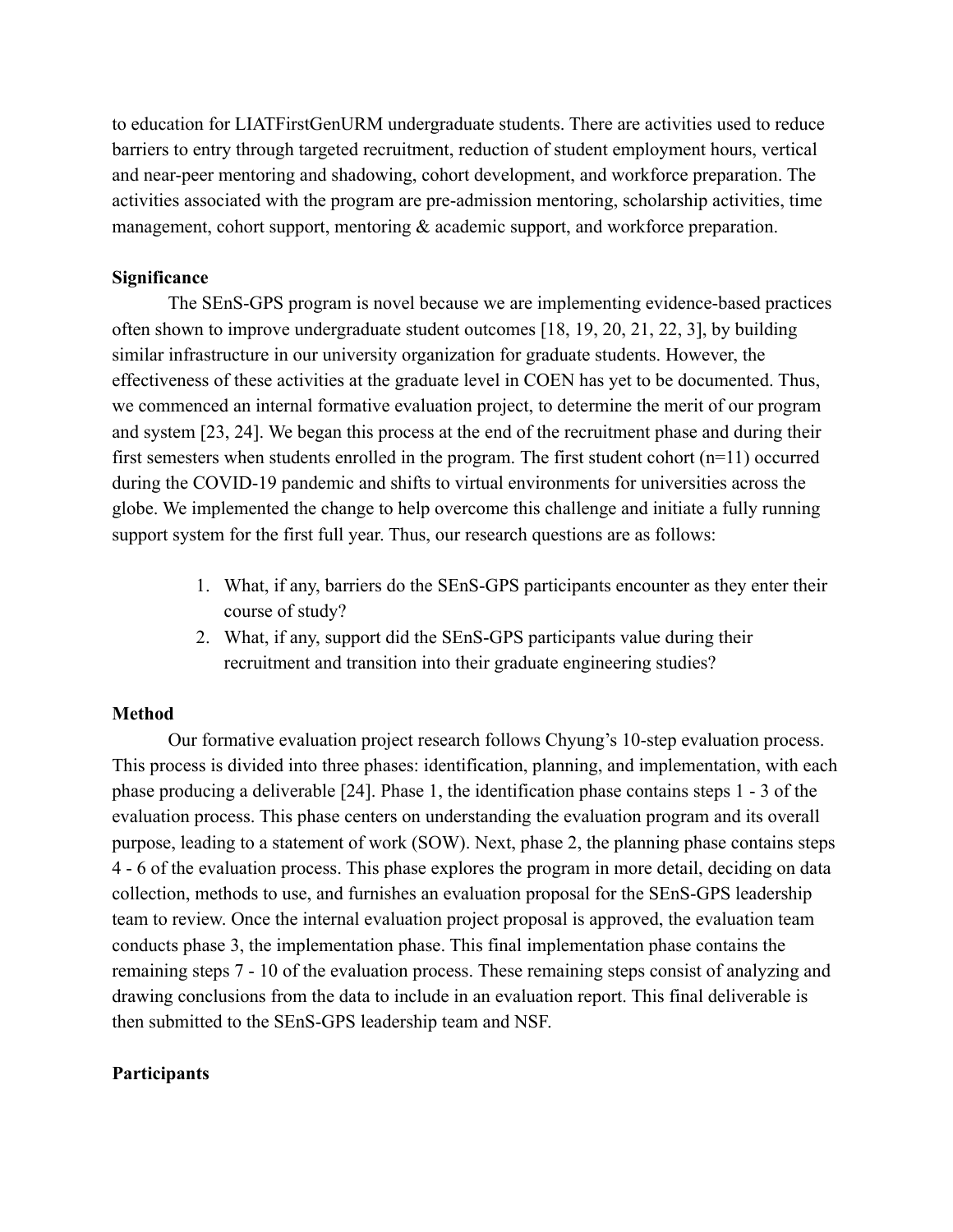As mentioned, we recruited the 11 enrolled and funded graduate student beneficiaries, of which seven responded. Of these respondents, six identified as female and one as male. Six of the respondents are in their mid-20s and one is 30 years old. Most respondents were born in North America, with only one respondent having been born in Europe. Two of the participants consider themselves bilingual with the majority of survey respondents describing themselves as Caucasian. Additionally, the parents of many student beneficiaries possess secondary or tertiary levels of education.

#### **Procedures**

We conducted seven total semi-structured interviews. We conducted these interviews between weeks four and seven of the first semester the interviewees were enrolled in graduate engineering programs of study. The questions sought to identify the students' motivations, barriers that can inhibit their education, and valued facilitators of their education, that participants experienced as they entered into the first semester of study. We recorded the interviews, transcribed them, and anonymized the transcripts for coding and analysis.

## **Analysis**

We conducted a thematic qualitative analysis that allowed us to identify both implicit and explicit themes appearing in the interview transcripts [25]. We also applied Chevalier's [26] updated behavioral engineering model in a deductive approach, as a theoretical framework to analyze causes of the themes that emerged with a codebook. A codebook is a tool used for qualitative analysis. It is composed of different codes that are used to codify and analyze qualitative data, such as transcripts. In our case, we were interested in exploring the barriers and facilitators to the entrance and progression in an engineering graduate program.

## **The SEnS-GPS support system; recruitment and first semester results**

Ten of the eleven original participants have been retained from the first semester into the second semester. Also, the early program-participant interview results have shown promising results. For four program participants, obtaining a scholarship was a major factor in their decision to pursue graduate study. Throughout the recruitment process and transition into the graduate school, seven program participants communicated value for the faculty mentoring and graduate assistantship opportunities they received.

#### **The good**

Six of seven participants reported excellent academic support from their faculty mentor. All seven participants reported the support they received from their course instructors with navigating the courses and engaging with the content was excellent. Most participants reported appreciation for their course instructors' ability to slow down or speed up courses as students needed to be successful. A few participants mentioned that faculty communicated empathy for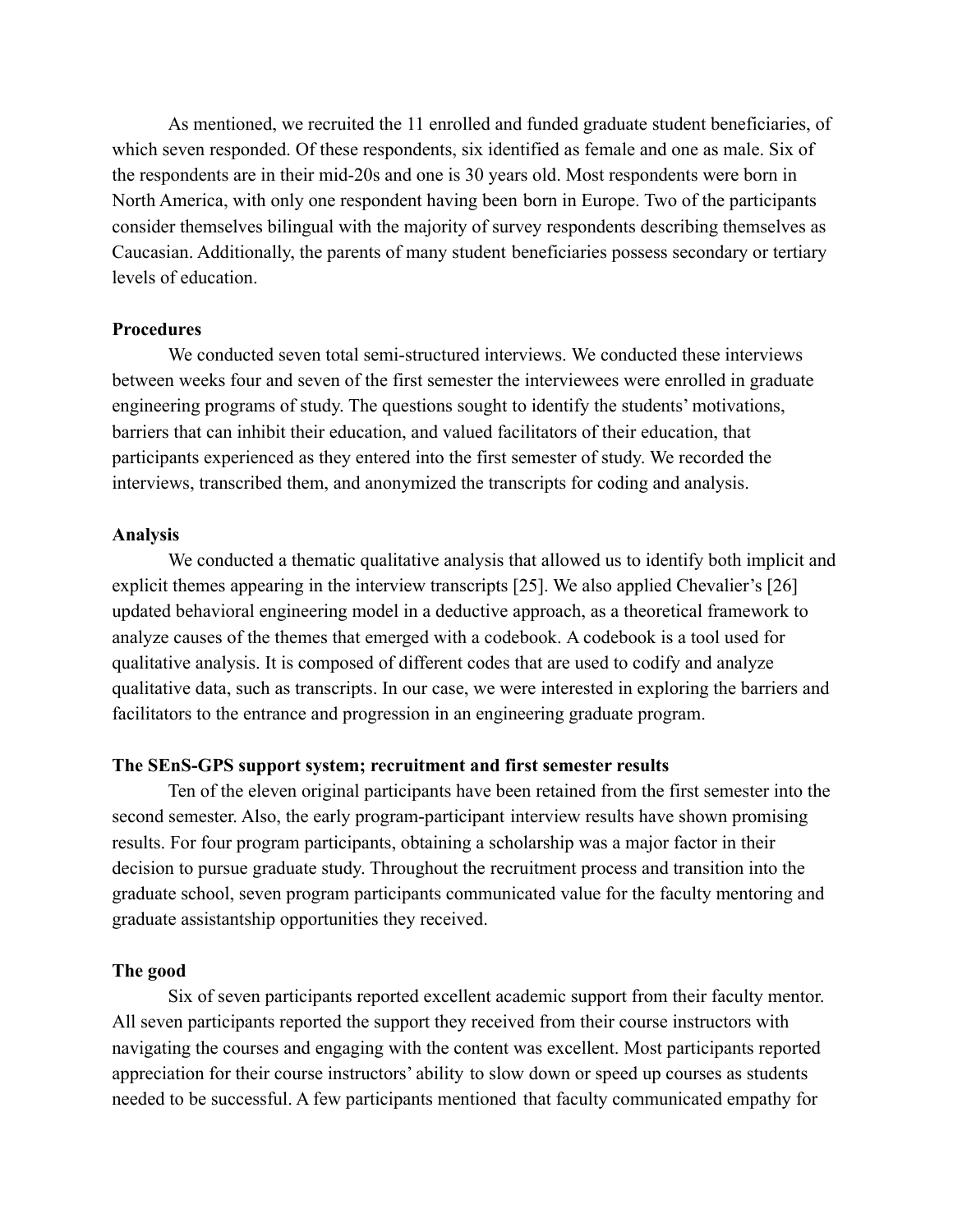the special situations LIATFirstGenURM students face when offering mentoring and support [27]. Most participants also said their faculty members have created a supportive community atmosphere [28]; fostered near-peer student-student [29] and student-faculty mentoring relationships [30], encouraged students to ask professional and academic-related questions [29], and offered a healthy amount of challenge without feeling overburdened [28]. They also facilitated contact with outside professional organizations, which has been shown to positively affect outcomes as well [31]. Five of the seven participants shared that faculty adeptly created spaces where both social and informal learning can take place, which is imperative for building relationships, both mentor-mentee and student-student [32]. Finally, as research indicates [27], half of the participants attributed the financial support from the scholarship as a key to their ability to enter and persist through one semester to the next.

# **The opportunities**

Five of the seven participants found it difficult to understand some expectations regarding their graduate programs of study. For example, specific required or elective courses needed to graduate in 2022 and multiple examples of thesis projects published after 2014 are not easily accessible in two to three clicks from the departments' websites. Half of the students reported feeling overwhelmed because of the increased (i.e., from undergraduate courses to graduate courses) workload, research responsibilities, and ineffective time management skills, in light of the weekend family responsibilities commonly associated with LIATFirstGenURM students [32]. Further, several participants reported the transition from textbook testing and labs at the undergraduate level, to adding research and thesis projects at the graduate level, with no perceived intentional or formal bridge, to be a significant challenge that could be better supported. Perhaps unsurprisingly, most program participants expressed their desire for more opportunities to build relationships with scholarship peers. They also reported missing additional networking and peer support opportunities like picnics, social gatherings, and networking events, which was a result of the COVID-19 impact on the program. Half of the participants felt they were not informed about the SEnS-GPS program expectations, opportunities, or what belonging even meant.

# **Our next steps**

There are a number of factors that should ideally be monitored closely moving forward. First, communication with the students, faculty, SEnS-GPS leadership team, and department chairs should be completed to elaborate upon the following findings. Feedback regarding the faculty's superb efforts to mentor and respond to students' progress and questions should be given so that they know to keep doing what they are doing [33]. In addition, the continuation of fostering a community atmosphere within the programs is imperative because it is beneficial for students [28]. Recognition of the importance of the scholarship program should be noted because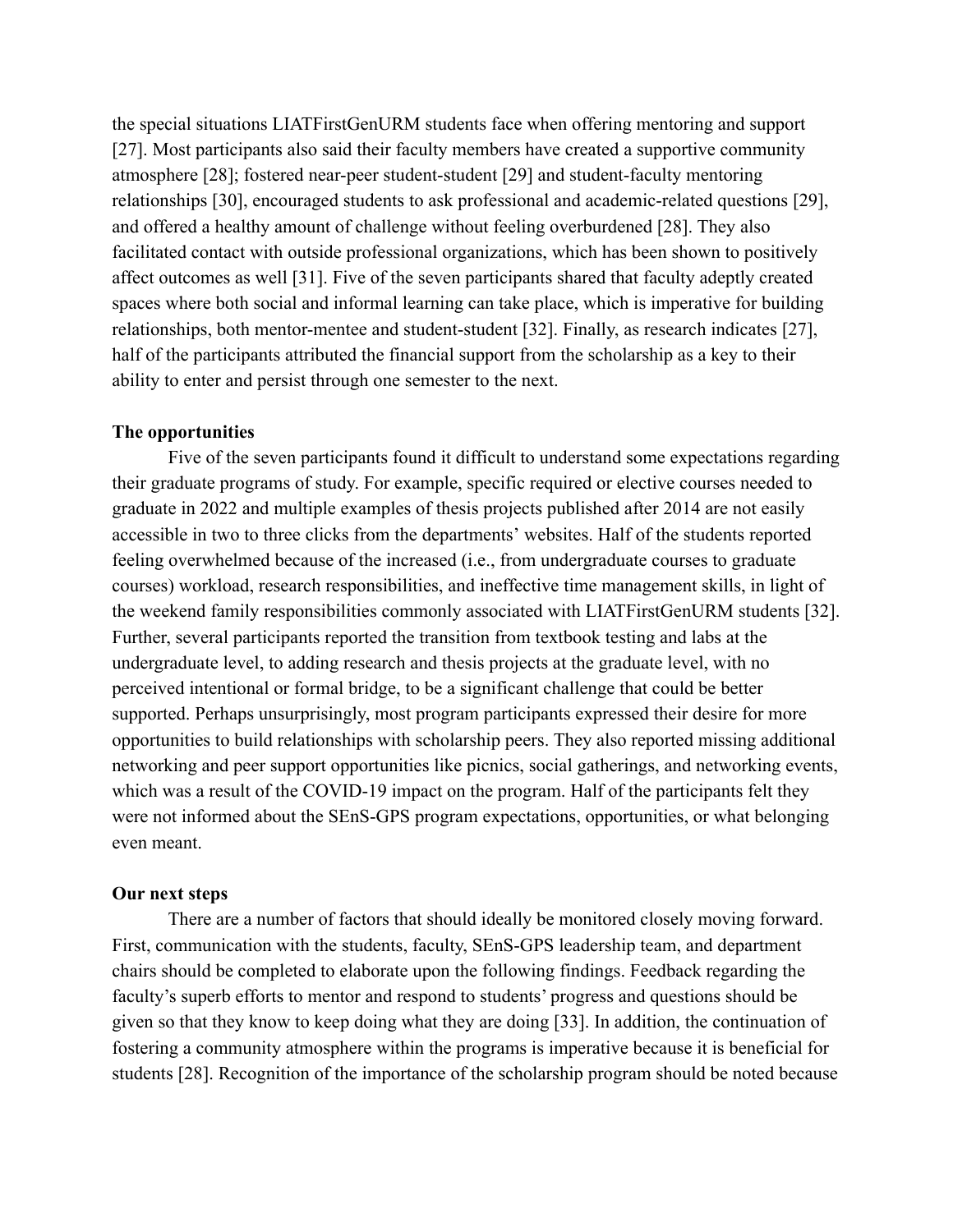it has afforded the opportunity for at least half of the scholarship participants to continue through their designated programs, where they would not otherwise.

We found it interesting that only half of the program participants expressed gratitude for the scholarship opportunity provided. This could be due to the participants not knowing they were enrolled in the program, the support system has been designed and implemented by the program, reduced activities (especially face-to-face) due to COVID-19, or some other factor, which requires more investigation. Moving forward, considering changes to the program selection and recruitment process is likely in order.

To address the above-mentioned concerns, we will implement additional interventions shown to yield benefits to graduate students such as more formal support when transitioning into and progressing through graduate-level study [34, 35, 36]. Easier online access to the graduate programs of study information and scholarship support system program, which elaborates on expectations, current program requirements, opportunities to connect outside of class online, and thesis examples, should be available. Some informal learning such as near-peer mentoring or formal instructional intervention such as a workshop regarding reading research and taking on research responsibilities should be considered for online implementation. Articulating the transition into the graduate-level study, providing a greater level of access to data, program information, resources, required courses for students, and projected timelines for graduation, has been shown to allow students to manage their schedules and persist more effectively through their program of choice [37, 38]. When providing examples for potential thesis projects, students can begin their thesis project scope sooner rather than later and feel more prepared to broach professors about topics and their own ideas for potential research projects.

## **Conclusion**

Monitoring program participants and gathering feedback as they work through their graduate assistantships is vital to better understand challenges that have been voiced surrounding them. While COVID prevented or hindered the implementation of most planned interventions, our findings thus far demonstrate that the recruitment and first-semester interventions are supporting many of the students' needs. However, we realize additional steps may better meet program participants needs as they transition into their graduate studies. By doing so, we anticipate an increase in the positive outcomes of the SEnS-GPS students' GPAs, program retention, and graduation rates.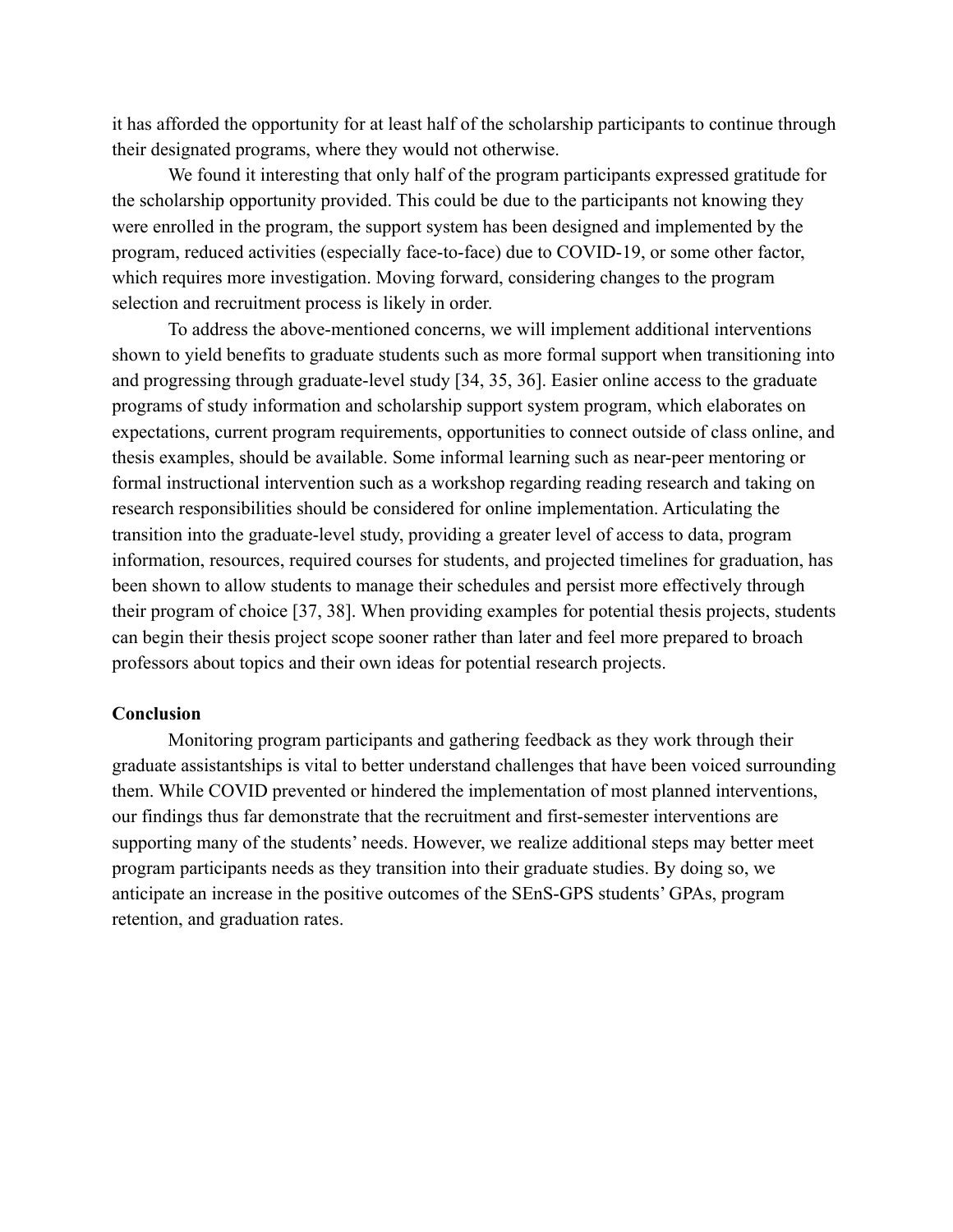# **References**

- 1. T. Figueroa & S. Hurtado, "Underrepresented racial and/or ethnic minority (URM) graduate students in STEM disciplines: A critical approach to understanding graduate school experiences and obstacles to degree progression," Association for the Study of Higher Education/University of California, Los Angeles, Los Angeles, CA, USA, 2013.
- 2. S. Jones, "More than an intervention: Strategies for increasing diversity and inclusion in STEM,"*Journal for Multicultural Education,* 10, 1, 234-246, 2016, doi.org/10.1108/JME-12-2015-0046.
- 3. J. Pearson, L. A. Giacumo, A. Farid, M. Sadegh, "A Systematic multiple studies review of low income, first generation, and underrepresented, STEM degree support programs: Emerging evidence-based models and recommendations," (submitted for publication).
- 4. Institute of Medicine, "Expanding underrepresented minority participation: America's science and technology talent at the crossroads," The National Academies Press, Washington, DC, USA, 2011. Available: <https://doi.org/10.17226/12984>
- 5. National Academies of Sciences, Engineering, and Medicine, "Graduate STEM Education for the 21st Century," Washington, DC, USA, 2018. Available: <https://www.nap.edu/catalog/25038/graduate-stem-education-for-the-21st-century>
- 6. National Academies of Sciences, Engineering, and Medicine, "Minority serving institutions: America's underutilized resource for strengthening the STEM workforce," The National Academies Press, Washington, DC, USA, 2019. Available: <https://doi.org/10.17226/25257>.
- 7. National Science Foundation, "National Science Foundation, "*Shaping the future*," Directorate for Education and Human Resources, Division of Undergraduate Education, Washington, DC, USA, 1996. Available: <https://www.nsf.gov/pubs/stis1996/nsf96139/nsf96139.txt>
- 8. J. J. Park, Y. K. Kim, C. Salazar, & S. Hayes, "Student–faculty interaction and discrimination from faculty in STEM: The link with retention," *Research in Higher Education,* 61, 2020, 330-356, 2019.
- 9. L. Smith, S. Mao, & A. Deshpnde, "Talking across worlds: Classist microaggressions and higher education," *Journal of Poverty*, vol. 2, no. 20, pp. 127-151, 2016, doi: 10.1080/10875549.2015.1094764.
- 10. S. V. Iverson, "Camouflaging power and privilege: A critical race analysis of university diversity policies," *Educational Administration Quarterly,* vol. 43, no. 5, pp. 586-611, Dec. 2007, doi: 10.1177/0013161X07307794.
- 11. S. V. Iverson, "Constructing outsiders: The discursive framing of access in university diversity policies," *The Review of Higher Education,* vol. 35, no. 2, pp. 149-177, 2012.
- 12. L. E. Malcom & A. C. Dowd, "The impact of undergraduate debt on the graduate school enrollment of STEM baccalaureates," *The Review of Higher Education,* vol. 35, no. 2, pp. 265-305, 2011.
- 13. A. Lisberg & B. Woods, "Mentorship, mindset and learning strategies: an integrative approach to increasing underrepresented minority student retention in a STEM undergraduate program," *Journal of STEM education,* vol. 19, issue 3, pp. 14-20, 2018.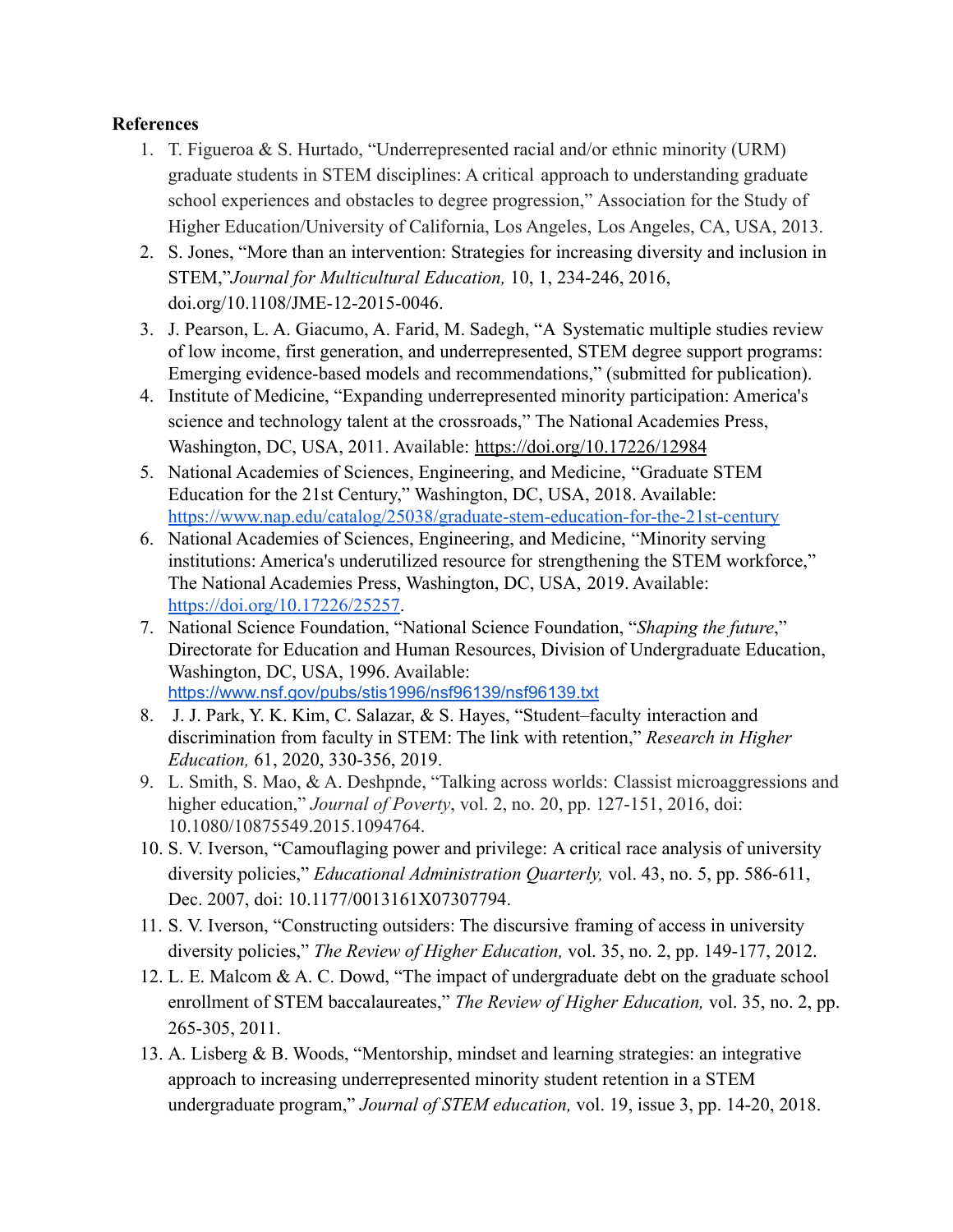- 14. "2005 Annual Report, Engineering the Future" National Academy of Engineering, Washington, D.C., U.S.A, 2005. Available: <https://www.nae.edu/43364/NAE-Annual-Report-2005>
- 15. "Educating the Engineer of 2020," National Academy of Engineering, Washington, D.C., U.S.A, 2020. Available: <https://www.nae.edu/25677/Educating-the-Engineer-of-2020>
- 16. College of Engineering, "Climate Survey: graduate student experience at Boise State," Boise, ID, USA, 2017. Available: [https://graduatecollege.boisestate.edu/wp-content/uploads/2013/03/Climate-Report-Fall-2](https://graduatecollege.boisestate.edu/wp-content/uploads/2013/03/Climate-Report-Fall-2017.pdf) [017.pdf](https://graduatecollege.boisestate.edu/wp-content/uploads/2013/03/Climate-Report-Fall-2017.pdf)
- 17. "Best Grad Schools Rankings," U.S. News & World Report, 2021. Available: [https://www.usnews.com/best-graduate-schools/top-engineering-schools/boise-state-univ](https://www.usnews.com/best-graduate-schools/top-engineering-schools/boise-state-university-02437#:~:text=Boise%20State%20University%20is%20ranked,widely%20accepted%20indicators%20of%20excellence) [ersity-02437#:~:text=Boise%20State%20University%20is%20ranked,widely%20accepte](https://www.usnews.com/best-graduate-schools/top-engineering-schools/boise-state-university-02437#:~:text=Boise%20State%20University%20is%20ranked,widely%20accepted%20indicators%20of%20excellence) [d%20indicators%20of%20excellence](https://www.usnews.com/best-graduate-schools/top-engineering-schools/boise-state-university-02437#:~:text=Boise%20State%20University%20is%20ranked,widely%20accepted%20indicators%20of%20excellence)
- 18. P. Doerschuk, C. Bahrim, J. Daniel, J. Kruger, J. Mann & C. Martin, "Closing the gaps and filling the STEM pipeline: A multidisciplinary approach," *Journal of Science Education & Technology,* vol. 24, no. 4, pp. 682-695, Aug. 2016, doi: 10.1007/s10956-016-9622-8.
- 19. J. Chang, C. Kwon, L. Stevens, & P. Buonora, "Strategies to recruit and retain students in physical sciences and mathematics on a divers college campus," *Journal of College Science Teaching, vol.* 45, no. 3, pp. 14-22, 2016, doi: 10.2505/4/jcst16 045 03 14.
- 20. M. R. S. Domingo, S. Sharp, A. Freeman, T. Freeman, K. Harmon Jr., M. Wiggs, & M. F. Summers, "Replicating Meyerhoff for inclusive excellence in STEM," *Science Galley,* vol. 364, no. 6438, pp. 335-337, Jun. 2019, doi: 10.1126/science.aar5540.
- 21. A. D. Gibson, M. Siopsis, & K. Beale, "Improving persistence of STEM majors at a liberal arts college: Evaluation of the scots science scholars program," *Journal of STEM Education: Innovations & Research,* vol. 20, issue 2, pp. 6-13, 2020.
- 22. A. K. McGonagle, H. C. Freake, S. Zinn, T. Bauerle, J. Winston, G. Lewicki, M. Jehnings, D. Khan-Bureau & M. Philion, "Evaluation of strong-CT: A program supporting minority and first-generation U.S. science students," *Journal of STEM Education: Innovations & Research,* vol. 1, issue 1, pp. 52-61, 2014.
- 23. Y. S. Chyung, "Foundational concepts for conducting program evaluations," *Performance Improvement Quarterly,* vol. 27, no. 4, pp. 77-96, 2015.
- 24. Y. S. Chyung, *10-step evaluation for training and performance improvement*, Thousand Oaks, CA, U.S.A: SAGE publications, 2018.
- 25. G. Guest, K. M. MacQueen & E. E. Namey, *Applied thematic analysis,* Thousand Oaks, CA, U.S.A: SAGE publications, 2014. .
- 26. R. Chevalier, "Improving workplace performance," *Performance Improvement,* vol. 53, no. 5, pp. 6-19, 2014.
- 27. L. G. Foltz, S. Gannon, & S. L. Kirschmann, "Factors that contribute to the persistence of minority students in STEM Fields," *Planning for Higher Education,* vol 42, no. 4, pp. 1-13, (2014).